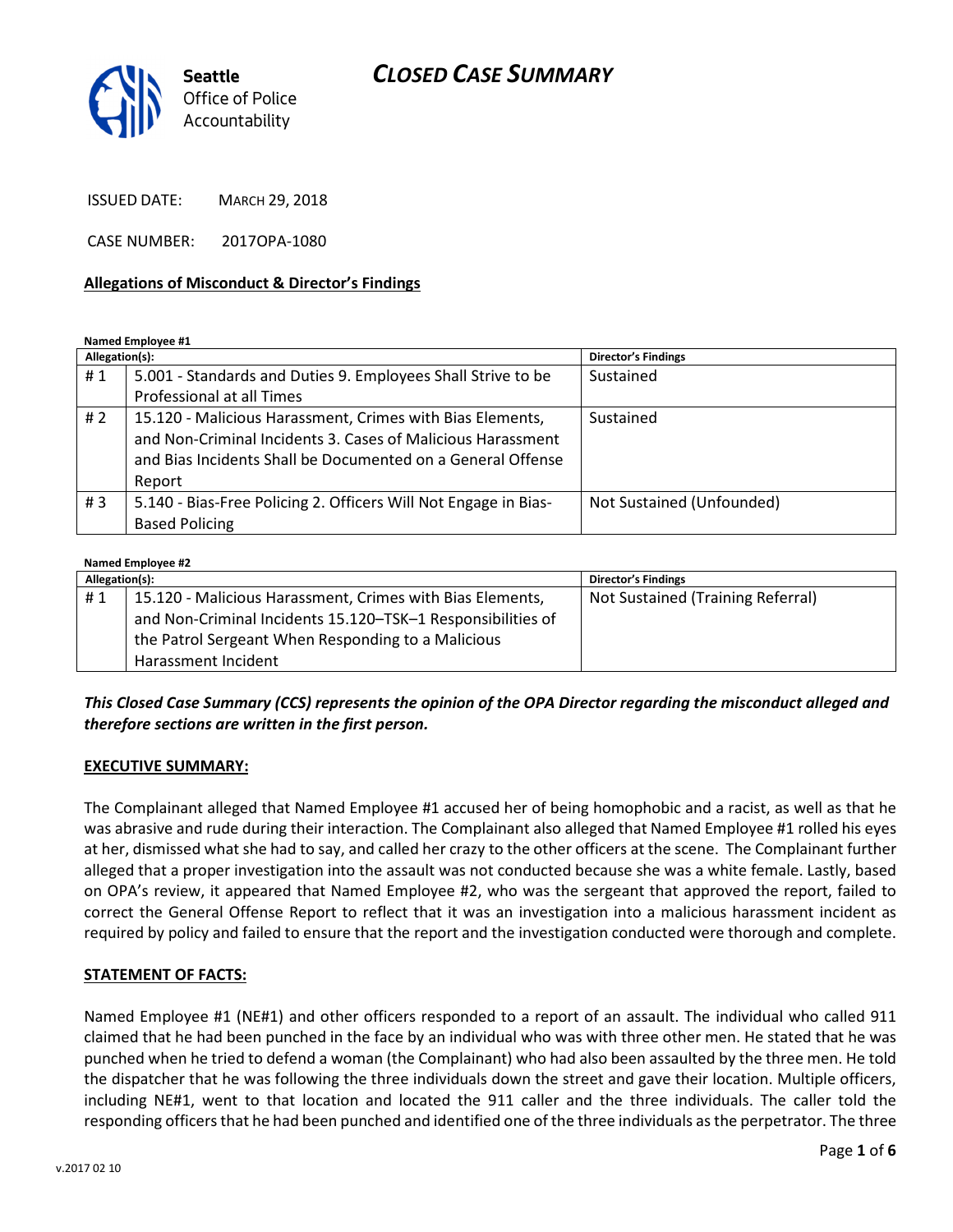



OPA CASE NUMBER: 2017OPA-1080

individuals told the officers that the premise of their interaction with the Complainant was that she had referred to them using racial and homophobic slurs and that this evolved into a physical altercation. They reported that they turned around and approached the Complainant and she grabbed onto one of the individual's wrists. One of the other individuals stated that he then grabbed the Complainant by her hair in order to get her to let go of his friend. The subject whose wrist was grabbed suffered some broken nails with associated bleeding. The individual who grabbed the Complainant's hair admitted that he punched the man who had called 911; however, he stated that this was done in self-defense.

Simultaneously, other officers responded to the scene of the altercation. At that time, the Complainant was receiving medical treatment in an ambulance. She had also called 911 to report an assault. Those officers interviewed the Complainant and her friends and received a different recounting of the incident. The Complainant alleged that she was sitting on a mobile scissor lift table with a friend, when the three individuals walked by her. One of those individuals stated "look at that bitch." The Complainant reported responding "you're the bitch," or something similar. The individuals then turned around and assaulted her, grabbing her by her hair and pulling her backwards on the lift. This caused injuries to her head, right arm, and legs. Another male intervened to try to defend her and he was punched. The three individuals then fled the scene. The Complainant's account was corroborated by her companions from that evening.

The officers at both scenes communicated with each other via the radio and determined that the two cases were related. The officers identified and then released the three individuals and walked over to the Complainant's location. At this point, NE#1, who appeared to take on the role as the primary officer, spoke with the Complainant. Much of their conversation was recorded on two other officers' Body Worn Video (BWV) systems. As discussed more fully below, this interaction quickly turned negative and unproductive. It resulted in NE#1 becoming argumentative and apparently aggravated. He further referred to the Complainant as "crazy," which escalated the situation. The Complainant ultimately requested that a supervisor come to the scene and a sergeant responded. The Complainant alleged to this sergeant that NE#1 engaged in unprofessional behavior. The sergeant asked whether the Complainant wanted an OPA complaint filed on her behalf and the Complainant stated that she would file the complaint herself. The sergeant forwarded the complaint to OPA on October 16, 2017. Named Employee #2 (NE#2) also responded to the scene and took supervisory responsibility over the investigation.

The Complainant made an in-person complaint to OPA on October 23, 2017. The Complainant was interviewed at that time. OPA also interviewed two of the Complainant's friends who she identified as witnesses. OPA additionally interviewed both Named Employees, three other SPD employees, and the two AMR crew members who observed NE#1's interaction with the subject. Lastly, OPA reviewed the BWV and In-Car Video (ICV) from the incident, the documentation generated during the investigation, and the AMR report.

### ANALYSIS AND CONCLUSIONS:

## Named Employee #1 - Allegation #1

## 5.001 - Standards and Duties 9. Employees Shall Strive to Be Professional at All Times

The Complainant alleged that NE#1 was rude and abrasive during his interaction with her. She further alleged that he rolled his eyes at her, dismissed her account of the incident, and accused her of being racist and homophobic. Lastly, the Complainant contended that NE#1 called her "crazy" in front of other officers and civilian witnesses.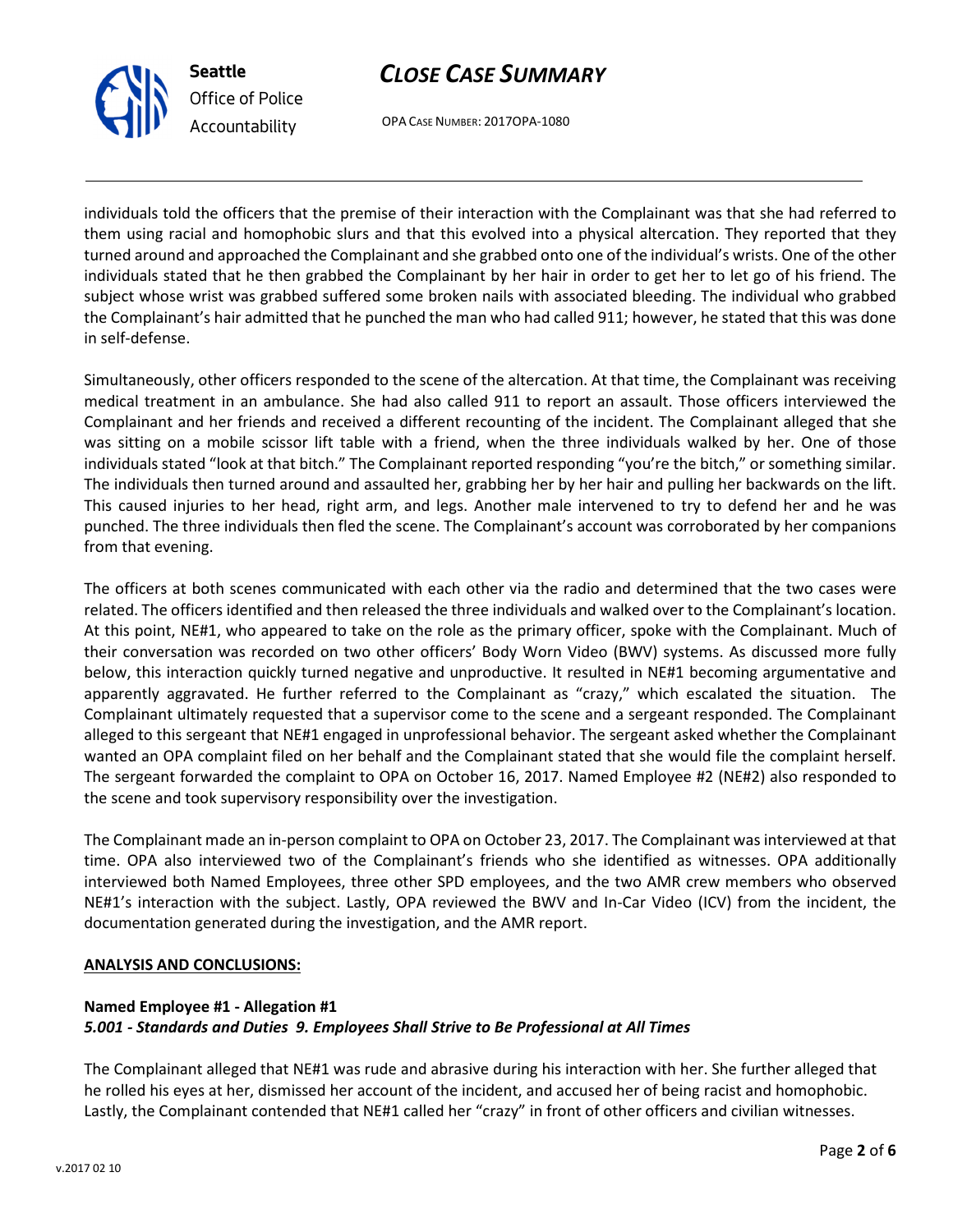



OPA CASE NUMBER: 2017OPA-1080

Portions of this interaction were captured by BWV. The BWV reflected that, at the time of her interaction with NE#1, the Complainant was in the back of an ambulance and was clearly upset. NE#1 was discussing with her the state of their investigation and was telling her that the other involved parties were alleging that she made racist and homophobic statements. The Complainant denied doing so and grew even more upset. She attempted to explain her side of the story and, during that time, NE#1 treated her dismissively. He would turn away from her, react to her statements as if he was annoyed, and spoke over her. He was accusatory and clearly appeared not to believe the Complainant's account that she did not use racial and homophobic slurs against the three individuals. I note that this was a significant departure from his much calmer demeanor towards the three individuals. NE#1's statements and conduct escalated the Complainant and resulted in an argument between them. At one point, he said something along the lines of "bye bye, I'm done," and he walked away.

This argument continued when NE#1 appeared reluctant to interview the Complainant's friends, who had also witnessed the incident. NE#1 engaged in a back and forth with one of the Complainant's friends and, after that conversation, referred to the Complainant as "crazy" in front of civilian witnesses and other officers. This made the Complainant grow even more agitated.

SPD Policy 5.001-POL-9 requires that SPD employees "strive to be professional at all times." The policy further instructs that "employees may not engage in behavior that undermines public trust in the Department, the officer, or other officers." (SPD Policy 5.001-POL-9.) Lastly, the policy states that: "Employees will avoid unnecessary escalation of events even if those events do not end in reportable uses of force."

It is unclear to me why NE#1 approached this situation as he did. He appeared not to believe the Complainant from the outset and was dismissive and rude to her virtually immediately. I note that this is not just my and the Complainant's view of the incident, the two AMR crew members both agreed that NE#1 behaved unprofessionally. One stated that NE#1 appeared to immediately place blame for the incident on the Complainant, and that he did not appear to listen to her. He further stated that NE#1 was clearly angry and frustrated and used an abrasive tone. He reported hearing NE#1 refer to the Complainant as "crazy." The other crew member indicated that NE#1 was abrasive and rude towards the Complainant, and that he grew increasingly frustrated with her during their interaction. He also recounted that NE#1 called the Complainant "crazy."

The AMR crew members indicated their perception of the incident and NE#1's behavior in the AMR report. I note that I have never seen this occur previously in any case that I have reviewed. This suggested to me how disturbed these individuals were by NE#1's conduct.

I further do not understand why NE#1 placed significantly more credence in the accounts of the three individuals than the Complainant's account. It seems unlikely that the Complainant and her friends would have, out of the blue, accosted the three individuals with racial and homophobic slurs. This is particularly the case given that one of the individuals who was with the Complainant at that time (and was the boyfriend of her friend) was African-American. Moreover, had this occurred, it would have followed that other people in the near vicinity not associated with the Complainant would have heard the slurs. However, no one else reported this. The officers, and especially NE#1, do not appear to have considered the possibility that the three individuals were making up these allegations. They did not run the criminal histories of anyone at the scene, including the Complainant and the individual who had pulled her hair and assaulted the intervening male. It seems like this would have been germane to their investigation, particularly if one of the involved parties had an extensive arrest history. Indeed, the Complainant, herself, engaged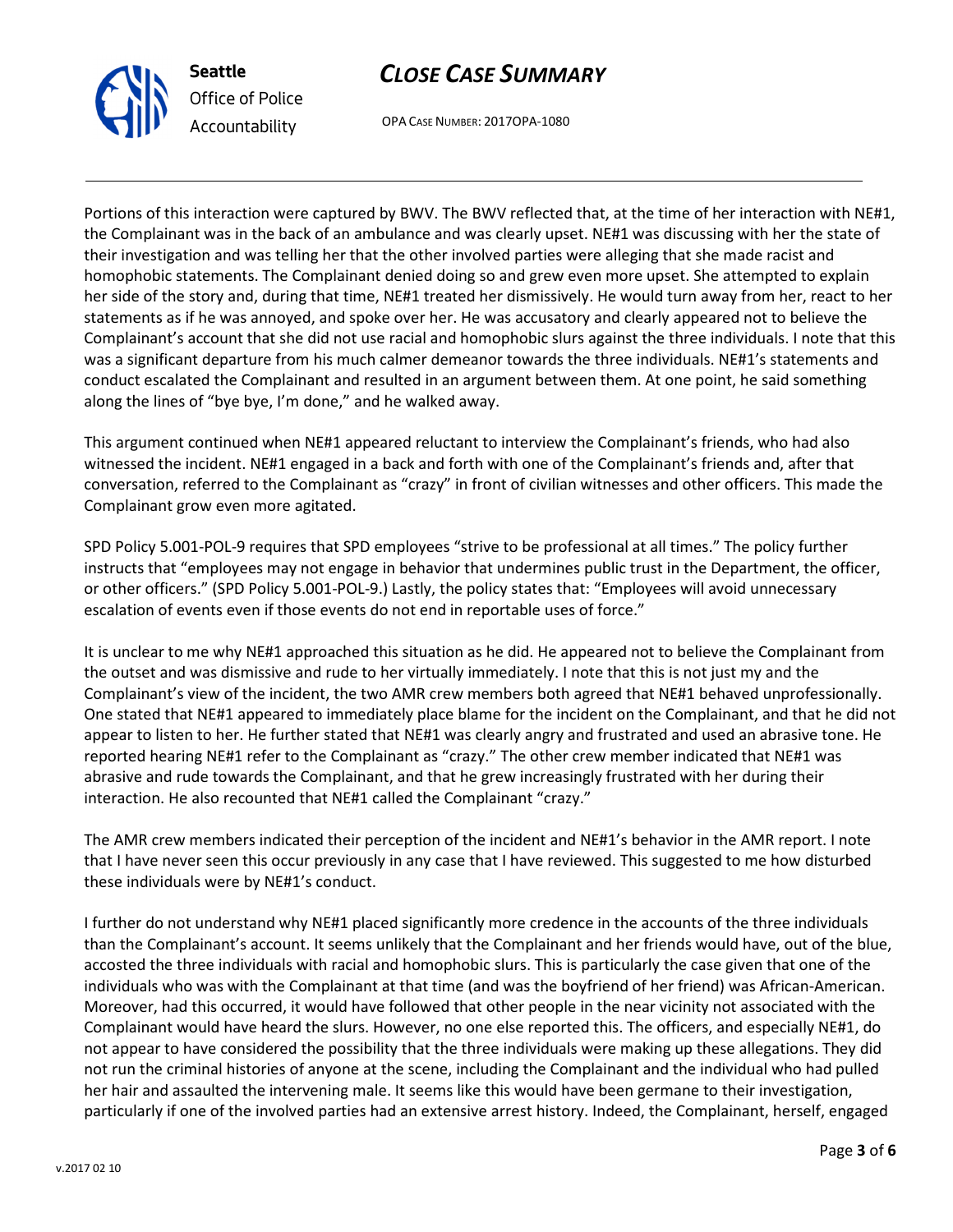

Seattle Office of Police Accountability

# CLOSE CASE SUMMARY

OPA CASE NUMBER: 2017OPA-1080

in this inquiry after the fact and determined that the other individual had been arrested for assault on several occasions. Certainly, this would have been an important fact for the officers to have been aware of. These investigatory deficiencies are addressed more fully below.

NE#1's statements and demeanor towards the Complainant were unprofessional. In this regard, NE#1 engaged in behavior that undermined public trust in himself, his fellow officers, and the Department as a whole. I further find that NE#1 improperly escalated this matter. His statements to the Complainant and his aggressive, abrasive, and accusatory manner escalated this situation beyond what was appropriate.

Lastly, I am especially concerned with his calling the Complainant "crazy." As discussed above, this pejorative statement was made in the presence of a number of other people, as well as the Complainant. This greatly upset the Complainant and was simply unacceptable conduct, regardless of how emotional the Complainant was. I note that, at the time, she perceived herself as the victim of a crime and was sitting in an ambulance receiving medical treatment. Even if NE#1 was not accusing her of being racist or homophobic, it was not unreasonable for her to feel as if she was being disbelieved and maligned. As such, her emotional condition was understandable. It was NE#1's responsibility as a law enforcement officer to maintain his composure regardless of the circumstances. He failed to do so here and, thus, acted contrary to policy.

For these reasons, I recommended that this allegation be Sustained.

## Recommended Finding: Sustained

### Named Employee #1 - Allegation #2

## 15.120 – Malicious Harassment, Crimes with Bias Elements, and Non-Criminal Incidents 3. Cases of Malicious Harassment and Bias Incidents Shall Be Documented on a General Offense Report

SPD Policy 15.120-POL-3 concerns primary investigations into allegations of malicious harassment and bias crimes. It requires that each such case be documented on a General Offense Report. (SPD Policy 15.120-POL-3.) The policy states that: "The offense of malicious harassment and any and all auxiliary offenses shall be listed." (Id.) It further requires that: "The type of bias shall be indicated in the bias field of the GO report." (Id.) Lastly, this policy mandates that where the crime at issue is a bias incident that does not rise to the level of malicious harassment, the "routing offense of 'bias crimes routing' shall be used." (Id.) The Department's expectation is that investigations into these crimes will be thorough and that there will be "special emphasis placed on preserving physical evidence." (See SPD Policy 15.120-POL-2.)

While I note that this was a complex case to investigate given the dueling accounts by the involved parties and the nature of the allegations, NE#1's General Offense Report was not in compliance with SPD Policy 15.120-POL-3 and his overall investigation into this incident was not thorough.

First, NE#1 did not use the bias crimes routing in the General Offense Report. Instead, he used "disturbance – other." This was the case even though the three other individuals clearly indicated that racial and homophobic slurs were used against them in conjunction with an assault. This was inconsistent with policy.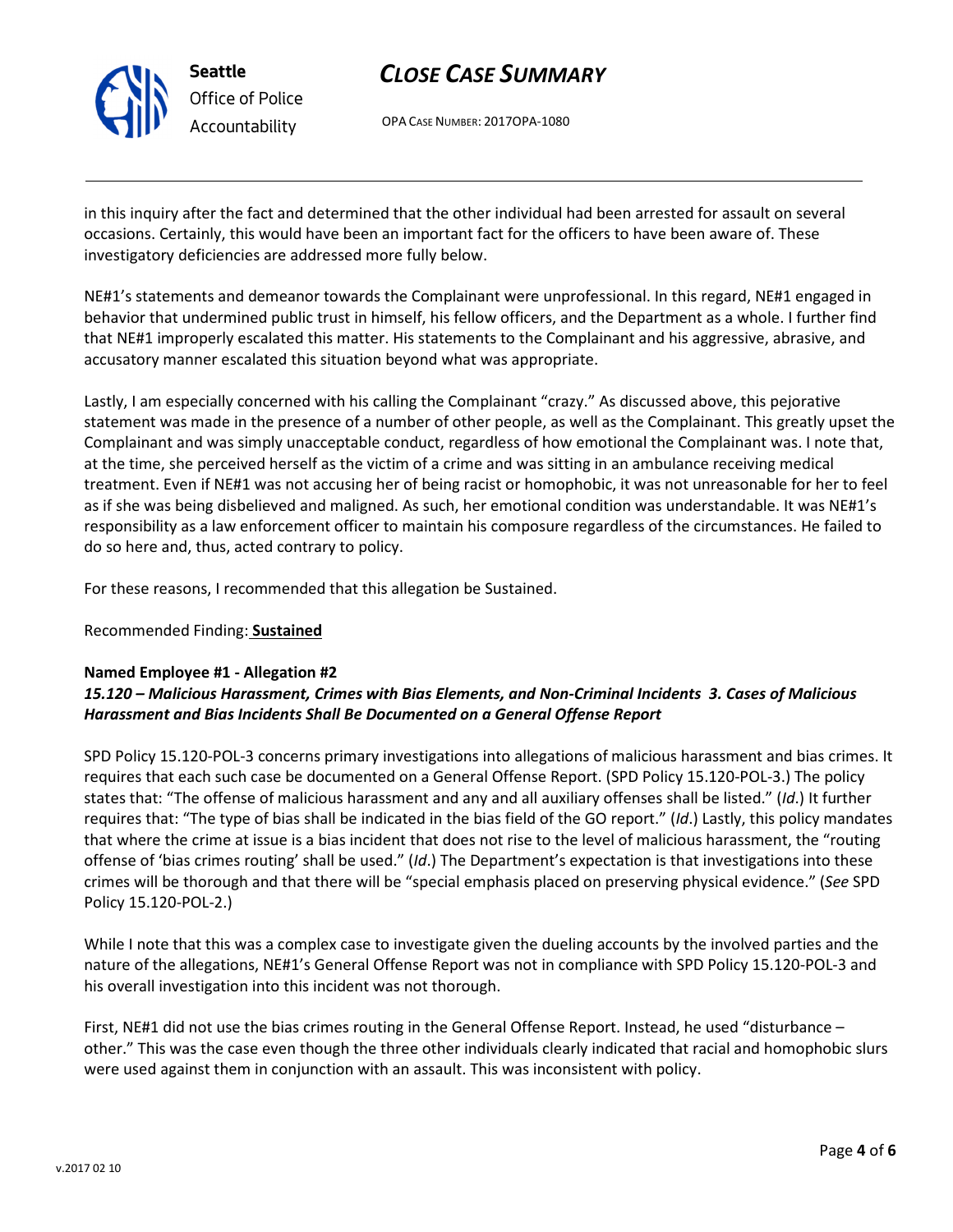

# CLOSE CASE SUMMARY

OPA CASE NUMBER: 2017OPA-1080

Second, NE#1's General Offense Report lacked sufficient detail concerning his investigation and, particularly, contained little to no information concerning the accounts of the Complainant and her friends. Moreover, the report failed to include information concerning whether the three individuals actually believed that they were targeted because of their races and sexual orientations, which is a fundamental element of malicious harassment.

Third, NE#1's investigation was not thorough and he did not collect any physical evidence. Notably, NE#1 failed to conduct comprehensive interviews with the Complainant's friends who observed the incident and to outline with any detail the substance of their statements. NE#1 failed to collect, photograph, or document with any specificity the physical evidence that was at the scene and/or the injuries suffered by the Complainant. NE#1 also did not appear to conduct any meaningful canvas of the scene in order to determine whether there were other witnesses who had observed the incidents.

For these reasons, I find that NE#1's General Offense Report and overall investigation were in violation of this policy. As such, I recommend that this allegation be Sustained.

Recommended Finding: Sustained

## Named Employee #1 - Allegation #3 5.140 – Bias Free Policing 2. Officers Will Not Engage in Bias-Based Policing

SPD policy prohibits biased policing, which it defines as "the different treatment of any person by officers motivated by any characteristic of protected classes under state, federal, and local laws as well other discernible personal characteristics of an individual." (SPD Policy 5.140.) This includes different treatment based on the race of the subject. (See id.)

While I find that NE#1 was unprofessional in his interaction with the Complainant and while I think that there were deficiencies in his investigation and reporting, I do not see sufficient evidence in the record to suggest that he treated her differently or declined to investigate her case because of her race. I further cannot prove, as the Complainant contends, that NE#1's status as an African-American male caused him to believe the account of the three individuals, who were people of color, over the Complainant.

For these reasons, I recommend that this allegation be Not Sustained – Unfounded.

Recommended Finding: Not Sustained (Unfounded)

## Named Employee #2 - Allegation #1

## 15.120 – Malicious Harassment, Crimes with Bias Elements, and Non-Criminal Incidents 15.120-TSK-1 Responsibilites of the Patrol Sergeant When Responding to a Malicious Harassment Incident

SPD Policy 15.120-TSK-1 sets forth the responsibilities of a patrol sergeant when responding to a malicious harassment or bias incident.

Here, based on the allegations made by the three individuals, this matter rose to the level of malicious harassment. The Complainant allegedly used racial and homophobic slurs towards the individuals and assaulted one of them by